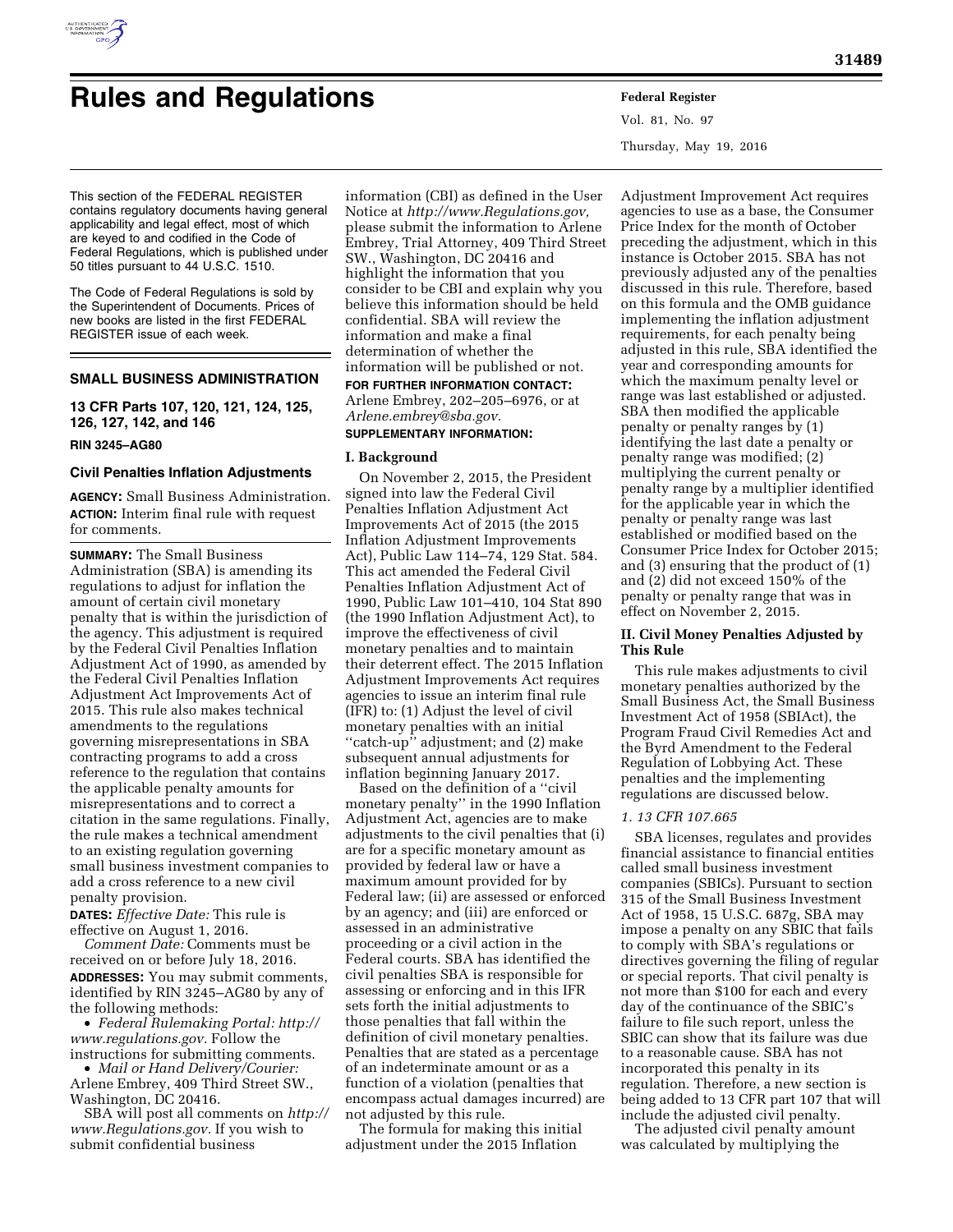current civil penalty by the multiplier of 7.22912 established under the 2015 Inflation Adjustment Improvements Act for civil penalties last amended or established in 1966, to reach a product of \$723 rounded to the nearest dollar. However, because the adjusted amount is more than the catch up adjustment cap of 150% (or \$250), the new civil penalty amount is \$250 for each and every day the SBIC fails to file the respective report.

## *2. 13 CFR 120.465*

According to the regulations at § 120.465, any small business lending company (SBLC) that violates a regulation or written directive issued by the SBA Administrator regarding the filing of any regular or special report is subject to a civil penalty of not more than \$5,000 for each day the company fails to file the report, unless the small business lending company can show that there is reasonable cause for its failure to file. This penalty, authorized by section 23(j) of the Small Business Act, 15 U.S.C. 650(j), was established in 2004.

This rule amends § 120.465(b) to adjust the civil penalty from not more than \$5,000 for each day of the continuance of the failure to file the respective report to not more than \$6,229 for each day the small business lending company fails to file the report. The new civil penalty amount was calculated by multiplying the current civil penalty by the multiplier of 1.24588 established under the 2015 Inflation Adjustment Improvements Act for civil penalties last amended or established in 2004, to reach a product of \$6,229, rounding to the nearest dollar. The adjusted amount is not more than the catch up adjustment cap of 150% (or \$7,500) allowed.

### *3. 13 CFR 142.1(b)*

SBA has promulgated regulations at 13 CFR part 142 to implement the civil penalties authorized by the Program Fraud Civil Remedies Act of 1986 (PFCRA), 31 U.S.C. 3801–3812. Under the regulation, a person who submits, or causes to be submitted, a false claim or a false statement to SBA is subject to a civil penalty of not more than \$5,000 for each statement or claim. This penalty is applicable to violations for making misrepresentations to obtain benefits from an SBA financial assistance or contracting program, has not been adjusted previously.

This rule amends § 142.1(b) to adjust the current civil penalty amount from \$5,000 to \$10,781 per claim. The adjusted amount was calculated by multiplying the current penalty of

\$5,000 by the multiplier established under the 2015 Inflation Adjustment Improvements Act of 2.15628 for civil penalties last established or amended by statute in 1986, to reach a product of \$10,781, rounding to the nearest dollar. The adjusted amount is less than the 150% catch-up adjustment cap (or \$12,500) allowed.

# *4. 13 CFR 146.400(a), (b), (e)*

SBA has promulgated regulations at 13 CFR part 146 to govern lobbying activities by recipients of federal financial assistance. These regulations implement the authority in 31 U.S.C. 1352, which was established in 1989 and imposes penalties on any recipient that fails to comply with certain requirements in the part. Specifically, penalties may be imposed on those who make prohibited expenditures or fail to file the required disclosure forms or to amend such forms, if necessary. The regulations at § 146.400(a) and (b) currently impose ''a civil penalty of not less than \$10,000 and no more than \$100,000'' for each prohibited expenditure or failure to file or amend the disclosure forms. These penalties have not been adjusted previously. Notwithstanding the penalties in paragraphs (a) and (b) described above, the lobbying regulations at § 146.400(e) provide that first offenders under those paragraphs are subject to a maximum civil penalty of \$10,000, absent aggravating circumstances.

This rule amends § 146.400 (a) and (b), to adjust the current civil penalty amounts from ''not less than \$10,000 and not more than \$100,000'' to ''not less than \$18,936 and not more than \$189,361.'' The penalty in paragraph (e) is being amended from \$10,000 to \$18,936. The new civil penalty amounts were calculated by multiplying the current civil penalty of \$10,000 by the multiplier of 1.89361 established under the 2015 Inflation Adjustment Improvements Act for civil penalties last established or amended by statute in 1989 to reach a product of \$18,936, rounding to the nearest dollar. The current maximum civil penalty of \$100,000 was also adjusted using the same method and multiplier to reach a product of \$189,361. Each of these adjusted penalty amounts is less than the allowed 150% catch-up adjustment cap (or \$25,000 and \$250,000, respectively).

## **III. Technical Amendments**

This rule also makes technical amendments to six program-specific regulations that reference the civil monetary penalties for misrepresentation by an applicant for certain SBA program benefits. Each of these regulations, with the heading *Civil Penalties,* states that program participants or applicants are subject to penalties ''under the False Claims Act and under the Program Fraud Civil Remedies Act'' but do not reference SBA's PFCRA implementing regulations. In this rule, SBA amends each of the following regulations to add that reference: (1) § 121.108(e)(2) (for misrepresentation of an applicant's size status as a small business); (2) § 121.411(i)(2) (for misrepresentation in SBA's Section 8(d) Subcontracting Program); (3) § 124.1015(e)(2) (for misrepresentation of status as a small disadvantaged business); (4) § 125.29(e)(2) (for misrepresentation of status as a small disadvantaged veteran owned small business); (5) § 126.900(e)(2) (for misrepresentation of HUBZone status); and (6) § 127.700(e)(2) (for misrepresentation of status as either a Woman Owned Small Business or an Economically Disadvantaged Woman Owned Small Business). This rule also corrects a typographical error in each of the regulations listed in order to correct the statutory citation for PFCRA, which currently reads ''331 U.S.C. 3801'' instead of ''31 U.S.C. 3801''.

Finally, this rule also makes a technical amendment to § 107.670(b) to replace the statutory reference to section 315 of the Small Business Investment Act with a reference to § 107.665, which is a new section being added by this rule to implement the penalty authorized by section 315 of the SBIAct.

#### **IV. Justification for Interim Final Rule**

The 2015 Inflation Adjustment Improvements Act specifically authorizes agencies to promulgate rulemaking for the adjustment to their civil monetary penalties through an interim final rule.

Compliance With Executive Orders 12866, 12988, and 13132, and the Paperwork Reduction Act (44 U.S.S. Ch. 35) and the Regulatory Flexibility Act (5 U.S.C. 601–612)

### Executive Order 12866

The Office of Management and Budget (OMB) has determined that this interim final rule does not constitute a significant regulatory action under Executive Order 12866. This is also not a major rule under the Congressional Review Act, 5 U.S.C. 800.

## Executive Order 12988

This action meets applicable standards set forth in Sections 3(a) and 3(b)(2) of Executive Order 12988, Civil Justice Reform, to minimize litigation, eliminate ambiguity, and reduce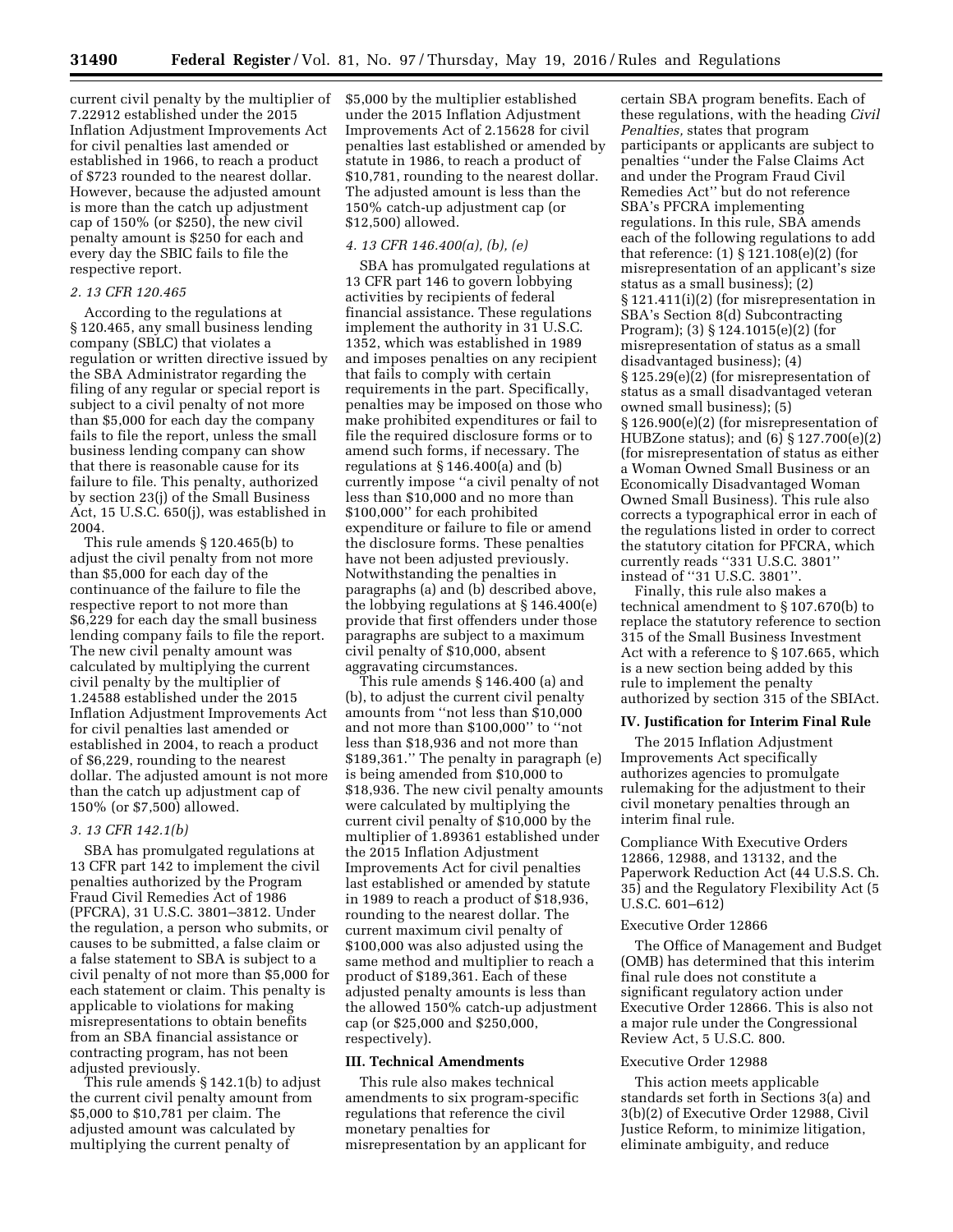burden. The action does not have retroactive or preemptive effect.

## Executive Order 13132

For the purpose of Executive Order 13132, SBA has determined that the rule will not have substantial direct effects on the States, on the relationship between the national government and the States, or on the distribution of power and responsibilities among the various levels of government. Therefore, this interim final rule has no federalism implications warranting preparation of a federalism assessment.

## Paperwork Reduction Act

SBA has determined that this rule does not impose additional reporting or recordkeeping requirements.

## Regulatory Flexibility Act (RFA)

The RFA requires agencies to consider the effect of their regulatory actions on small entities, including small nonprofit businesses, and small local governments. Pursuant to the RFA, when an agency issues a rule the agency must prepare an analysis that describes whether the impact of the rule will have a significant economic impact on a substantial number of such small entities. However, the RFA requires such analysis only where notice and comment rulemaking is required. As stated above, SBA has express statutory authority to issue an interim final rule. Since notice and comment is not required before this rule is issued, SBA is not required to prepare a regulatory analysis.

# **List of Subjects**

## *13 CFR Part 107*

Investment companies, Loan programs-business, Reporting and recordkeeping requirements, Small businesses.

## *13 CFR Part 120*

Loan programs—business, Reporting and recordkeeping requirements, Small businesses.

## *13 CFR Part 121*

Administrative practice and procedure, Government procurement, Government property, Grant programs business, Loan programs—business, Small businesses.

# *13 CFR Part 124*

Administrative practice and procedure, Government procurement, Hawaiian Natives, Indians—business and finance, Minority businesses, Reporting and recordkeeping requirements, Technical assistance.

## *13 CFR Part 125*

Government contracts, Government procurement, Reporting and recordkeeping requirements, Small businesses, Technical assistance, Veterans.

# *13 CFR Part 126*

Administrative practice and procedure, Government procurement, Penalties, Reporting and recordkeeping requirements, Small businesses.

# *13 CFR Part 127*

Government contracts, Reporting and recordkeeping requirements, Small businesses.

# *13 CFR Part 142*

Administrative practice and procedure, Claims, Fraud, Penalties.

#### *13 CFR Part 146*

Government contracts, Grant programs, Loan programs, Lobbying, Penalties, Reporting and recordkeeping requirements.

For the reasons set forth in the preamble, SBA amends 13 CFR parts 107, 120, 121, 124, 125, 126, 127, 142, and 146 as follows:

# **PART 107—SMALL BUSINESS INVESTMENT COMPANIES**

■ 1. The authority citation for part 107 is revised to read as follows:

**Authority:** 15 U.S.C. 681 *et seq.,* 683, 687(c), 687b, 687d, 687g, 687m.

■ 2. Add § 107.665 to subpart F to read as follows:

#### **§ 107.665 Civil penalties.**

Except as provided in § 107.670, a Licensee that violates any regulation or written directive issued by SBA, requiring the filing of any regular or special report pursuant to this part, shall be fined a civil penalty of not more than \$250 for each day the Licensee fails to file such report. The civil penalties provided for in this section shall accrue to the United States and may be recovered in a civil action brought by the SBA.

## **§ 107.670 [Amended]**

■ 3. In § 107.670(b), remove the words ''provision of section 315(a) of the Act'' and add in their place the words ''stated in § 107.665''.

# **PART 120—BUSINESS LOANS**

■ 4. The authority citation for part 120 continues to read as follows:

**Authority:** 15 U.S.C. 634(b)(6), (b)(7), (b)(14), (h), and note, 636(a), (h) and (m), 650, 687(f), 696(3), and 697(a) and (e); Public Law

111–5, 123 Stat. 115, Public Law 111–240, 124 Stat. 2504.

#### **§ 120.465 [Amended]**

■ 5. Paragraph (b) of § 120.465 is amended by removing ''\$5,000'' and adding in its place ''\$6,299''.

# **PART 121—SMALL BUSINESS SIZE REGULATIONS**

■ 6. The authority citation for part 121 continues to read as follows:

**Authority:** 15 U.S.C. 632, 634(b)(6), 662, and 694a(9).

■ 7. Revise § 121.108 $(e)(2)$  to read as follows:

## **§ 121.108 What are the penalties for misrepresentation of size status?**

- \* \* \* \* \* (e) \* \* \*
- (2) *Civil Penalties.* Persons or concerns are subject to severe penalties under the False Claims Act, 31 U.S.C. 3729–3733, the Program Fraud Civil Remedies Act, 31 U.S.C. 3801–3812 and any other applicable laws or regulations, including 13 CFR part 142. \* \* \* \* \*

■ 8. Revise § 121.411(i)(2) to read as follows:

#### **§ 121.411 What are the size procedures for SBA's Section 8(d) Subcontracting Program?**

\* \* \* \* \* (i) \* \* \*

(2) *Civil Penalties.* Persons or concerns are subject to severe penalties under the False Claims Act, 31 U.S.C. 3729–3733, the Program Fraud Civil Remedies Act, 31 U.S.C. 3801–3812 and any other applicable laws or regulations, including 13 CFR part 142. \* \* \* \* \*

# **PART 124—8(a) BUSINESS DEVELOPMENT/SMALL DISADVANTAGED BUSINESS STATUS DETERMINATIONS**

■ 9. The authority citation for part 124 continues to read as follows:

**Authority:** 15 U.S.C. 634(b)(6), 636(j), 637(a), 637(d), 644 and Pub. L. 99–661, Pub. L. 100–656, sec. 1207, Pub. L. 101–37, Pub. L. 101–574, section 8021, Pub. L. 108–87, and 42 U.S.C. 9815.

■ 10. Revise § 124.1015(e)(2) to read as follows:

#### **§ 124.1015 What are the requirements for representing SDB status, and what are the penalties for misrepresentation?**

- \* \* \* \* \*
	- (e) \* \* \*

(2) *Civil Penalties.* Persons or concerns are subject to severe penalties